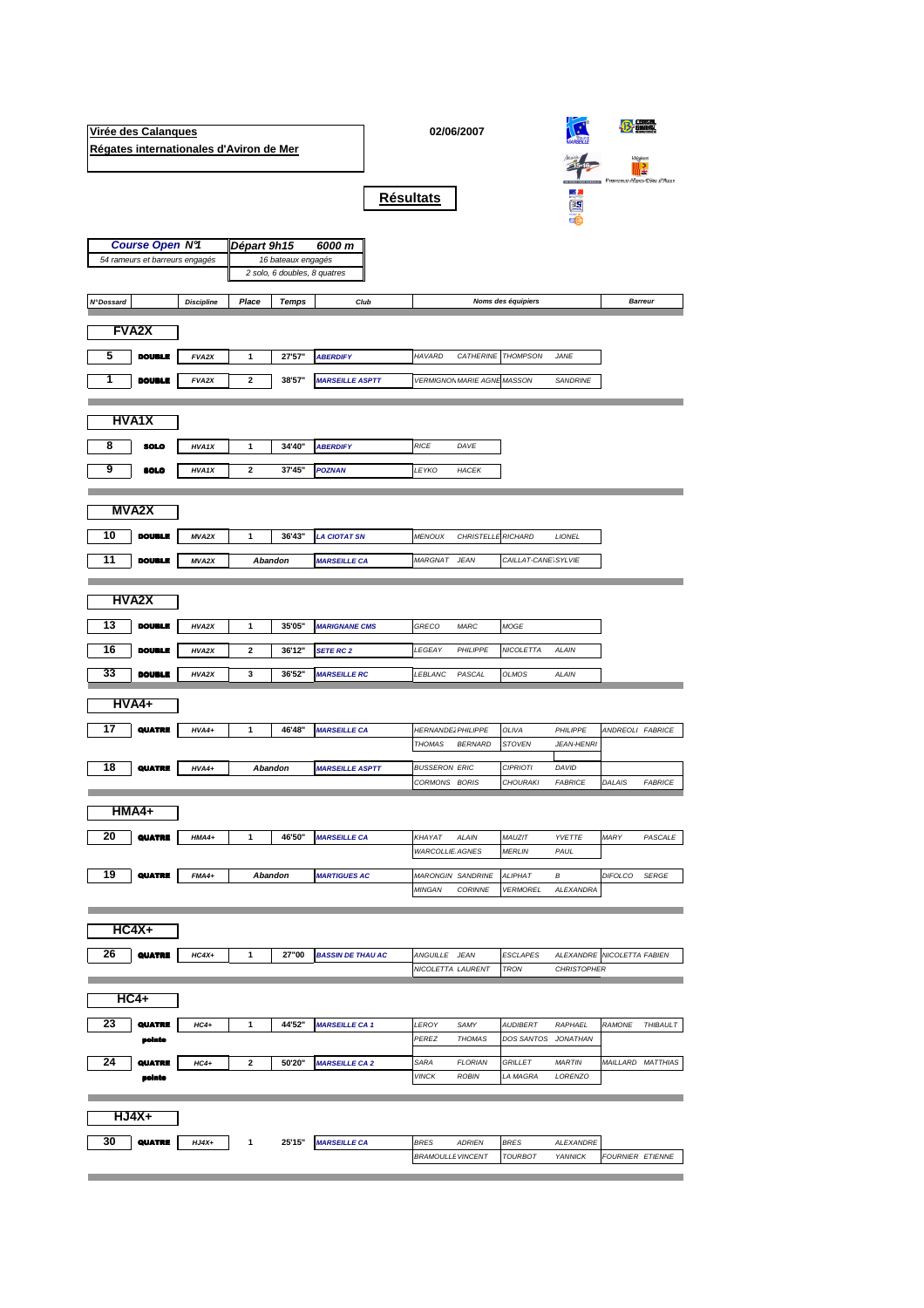|                                       | <b>Course Féminine N2</b> |                               | Départ 10h30         |                    | 6000 m                   |  |                          |                              |                    |                      |                          |                  |
|---------------------------------------|---------------------------|-------------------------------|----------------------|--------------------|--------------------------|--|--------------------------|------------------------------|--------------------|----------------------|--------------------------|------------------|
| 34 rameuses et barreurs engagés       |                           |                               | 11 bateaux engagés   |                    |                          |  |                          |                              |                    |                      |                          |                  |
|                                       |                           |                               | 7 doubles, 4 quatres |                    |                          |  |                          |                              |                    |                      |                          |                  |
| <b>N°Dossard</b><br><b>Discipline</b> |                           | Place<br><b>Temps</b><br>Club |                      | Noms des équipiers |                          |  |                          |                              |                    | <b>Barreur</b>       |                          |                  |
|                                       |                           |                               |                      |                    |                          |  |                          |                              |                    |                      |                          |                  |
|                                       | FS <sub>2</sub> X         |                               |                      |                    |                          |  |                          |                              |                    |                      |                          |                  |
| 5                                     | <b>DOUBLE</b>             | FS <sub>2</sub> X             | $\mathbf{1}$         | 25'28"             | <b>ABERDIFY</b>          |  | <b>HAVARD</b>            |                              | CATHERINE THOMPSON | <b>JANE</b>          |                          |                  |
| 54                                    | <b>DOUBLE</b>             | FS <sub>2</sub> X             | $\overline{2}$       | 26'25"             | <b>MARSEILLE ASPTT 2</b> |  |                          | LECALVEZ GHISLAINE           | <b>LAGUILHON</b>   | <b>HELENE</b>        |                          |                  |
| 48                                    | <b>DOUBLE</b>             | FS <sub>2</sub> X             | 3                    | 28'39"             | <b>GRAU DU ROI AV</b>    |  | <b>BARTHELOT PAULINE</b> |                              | <b>BROCHIER</b>    | <b>CLARISSE</b>      |                          |                  |
| 41                                    | <b>DOUBLE</b>             | FS <sub>2</sub> X             | 4                    | 29'55"             | <b>CASSIS</b>            |  |                          | MONTOLIU VERONIQUE DUPIN     |                    | <b>CECILIA</b>       |                          |                  |
| 49                                    | <b>DOUBLE</b>             | FS <sub>2</sub> X             | 5                    | 31'35"             | <b>AVIGNON SN</b>        |  | <b>GONNET</b>            | CAMILLE                      | <b>BOUDOUX</b>     | <b>NADIA</b>         |                          |                  |
|                                       | $FS4X+$                   |                               |                      |                    |                          |  |                          |                              |                    |                      |                          |                  |
| 57                                    | QUATRE                    | $FS4X+$                       | $\mathbf{1}$         | 23'50"             | <b>MARSEILLE CA 1</b>    |  | <b>BUNEL</b>             | <b>FANNY</b>                 | <b>ARNAUD</b>      | <b>CORINNE</b>       |                          |                  |
|                                       |                           |                               |                      |                    |                          |  | <b>AGUDO</b>             | <b>ANAIS</b>                 | <b>ROYER</b>       | <b>NADEGE</b>        | <b>BUTTAFOGI ADELINE</b> |                  |
| 65                                    | QUATRE                    | $FS4X+$                       | $\overline{2}$       | 25'18"             | <b>MARSEILLE CA 2</b>    |  | <b>BERNARD</b>           | <b>GENEVIEVE VITALI</b>      |                    | CAROLINE             |                          |                  |
|                                       |                           |                               |                      |                    |                          |  |                          | COSTECALL LAURENTINE CHAVENT |                    | EVELYNE              | <b>ROCHE</b>             | <b>STEPHANIE</b> |
| 56                                    | <b>QUATRE</b>             | $FS4X+$                       | 3                    | 25'51"             | <b>LA CIOTAT</b>         |  | <b>HASSAN</b>            | <b>JOELLE</b>                | <b>SBROGGIO</b>    | NATHALIE             |                          |                  |
|                                       |                           |                               |                      |                    |                          |  | <b>BEGHAIN</b>           | <b>FABIENNE</b>              | <b>AURIEMMA</b>    | JOSETTE - CL PERUZZI |                          | <b>JACQUES</b>   |
| 63                                    | QUATRE                    | $FS4X+$                       | 4                    | 26'32"             | <b>BASSIN DE THAU AV</b> |  | NOVAK                    | <b>MARTINE</b>               | <b>ANGUILLE</b>    | AUDE                 |                          |                  |
|                                       |                           |                               |                      |                    |                          |  | <b>TRON</b>              | CAROLE                       | <b>ESCLAPES</b>    | <b>AURELIE</b>       | LEGEAY                   | <b>ANTHONY</b>   |
| 52                                    | <b>QUATRE</b>             | $FS4X+$                       | 5                    | 27'08"             | <b>MARSEILLE ASPTT</b>   |  | SANCHEZ                  | <b>CELINE</b>                | SOULARD            | <b>CELINE</b>        |                          |                  |
|                                       |                           |                               |                      |                    |                          |  | PIERSON                  | <b>CELINE</b>                | <b>MASSONI</b>     | <b>SANDINE</b>       | COLIN                    | <b>REMY</b>      |
|                                       |                           |                               |                      |                    |                          |  |                          |                              |                    |                      |                          |                  |